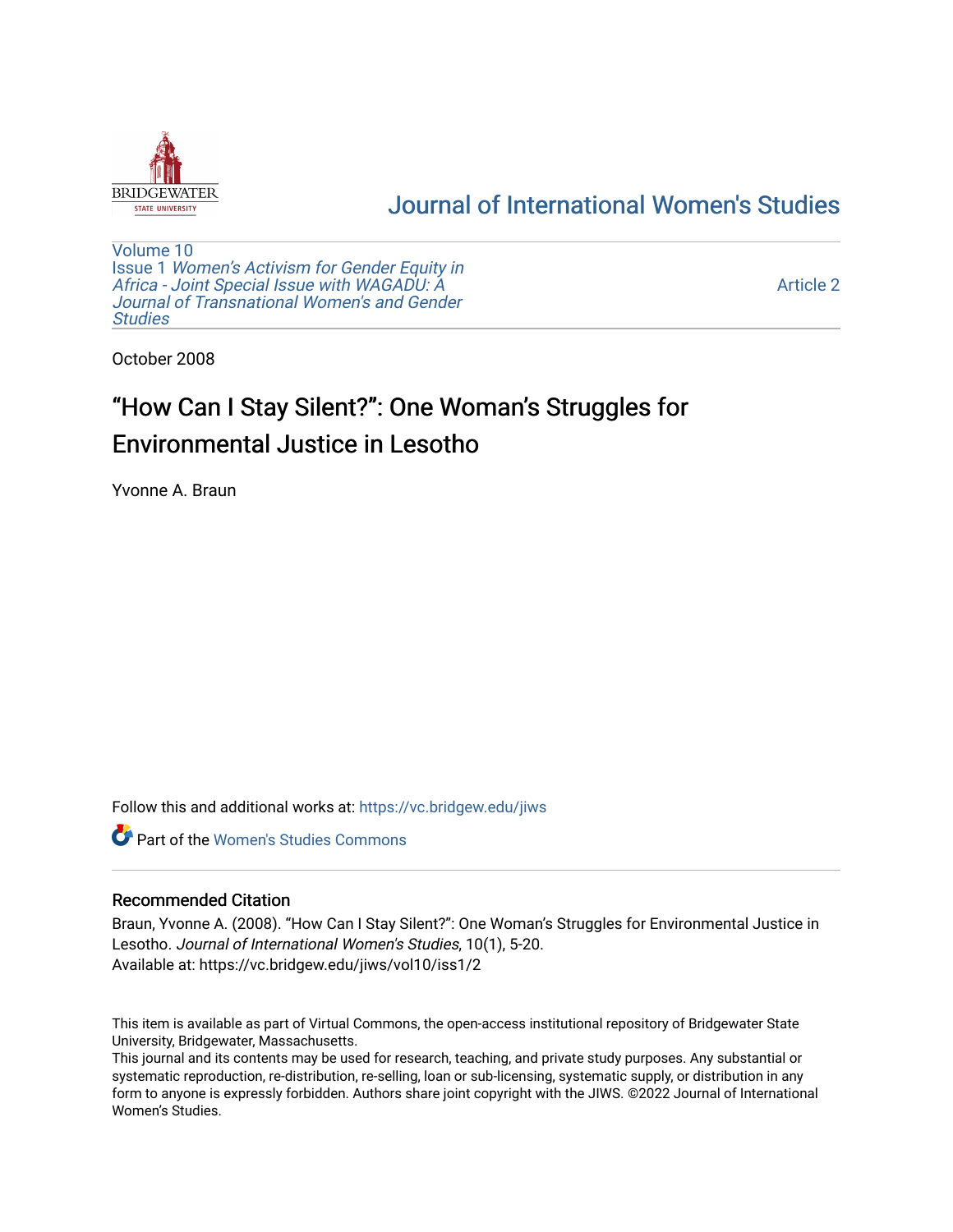# **"How Can I Stay Silent?": One Woman's Struggles for Environmental Justice in Lesotho**

## By Yvonne A. Braun $<sup>1</sup>$ </sup>

This article explores one woman"s activism in the context of a large scale dam and infrastructure project in Southern Africa. Since 1986, Lesotho and South Africa are building one of the largest multi-dam water schemes in the world, the Lesotho Highlands Water Project (LHWP). Local communities impacted by the LHWP face resettlement, increased risk of impoverishment, and changed access to natural resources. Much like with other projects of this type and scale (Scudder, 2006), the multidimensional costs of the \$8 billion dollar World Bank funded water scheme will fall hardest on rural women. Rural Basotho women are at the front lines in negotiating a changed landscape, and lead the struggle to speak out about their experiences and organize impacted people against transnational environmental injustice. This paper privileges one woman"s activist experiences as a way to explore in depth the diversity of actions and choices that activism might entail and the contexts in which activism can take place in the everyday lives of women in Lesotho, specifically, but also throughout the world.

#### **Social Movements and Women's Activism**

The sociological study of social movements, in the U.S. particularly, has tended to focus on formal organizations, emphasize particular definitions of activism, and analyze a standard range of activist behavior. Much like feminist analyses of other areas of social life, feminist critiques have challenged this construction by revealing how certain types of social movement activity and social movement actors are rendered invisible in analyses that privilege formal or institutional social action, to the neglect of other types of work and activism. This privileging is often gendered, raced, and classed in particular ways (Naples & Desai, 2002).

The literature on women"s movements, in particular, is often framed within a set of assumptions about their relation to larger political and economic forces and who participates in such movements. Based largely on the Western experience, or the dominant discourse on the Western experience, it is often assumed that women"s movements arise solely around the desire for rights based development or that they are an outcome of advances in industrialization, modernization, and development (Basu, 1995). For example, Basu illustrates how analyses have suggested that women"s activism arises from these economic and political advances, forging a middle class that fuels the movement. Such narratives often conclude that there is, perhaps, a threshold of industrialization or development needed before such activism emerges.

Southern scholars and studies of movements in the global South have challenged these assumptions, emphasizing the ways in which this privileging has either rendered some movements and social actors invisible or constructed activism in the South, particularly women"s activism, as simply about survival (as opposed to quality of life or

 $\overline{a}$ 

1

<sup>&</sup>lt;sup>1</sup> Yvonne A. Braun, Ph.D., is an Assistant Professor in the Department of Sociology at the University of Oregon. The author conducts research on issues related to gender, development and environment in Southern Africa. Please direct any correspondence to ybraun@uoregon.edu or Department of Sociology, 1291 University of Oregon, Eugene, OR 97403-1291.

Journal of International Women"s Studies Vol. 10 #1 October 2008 5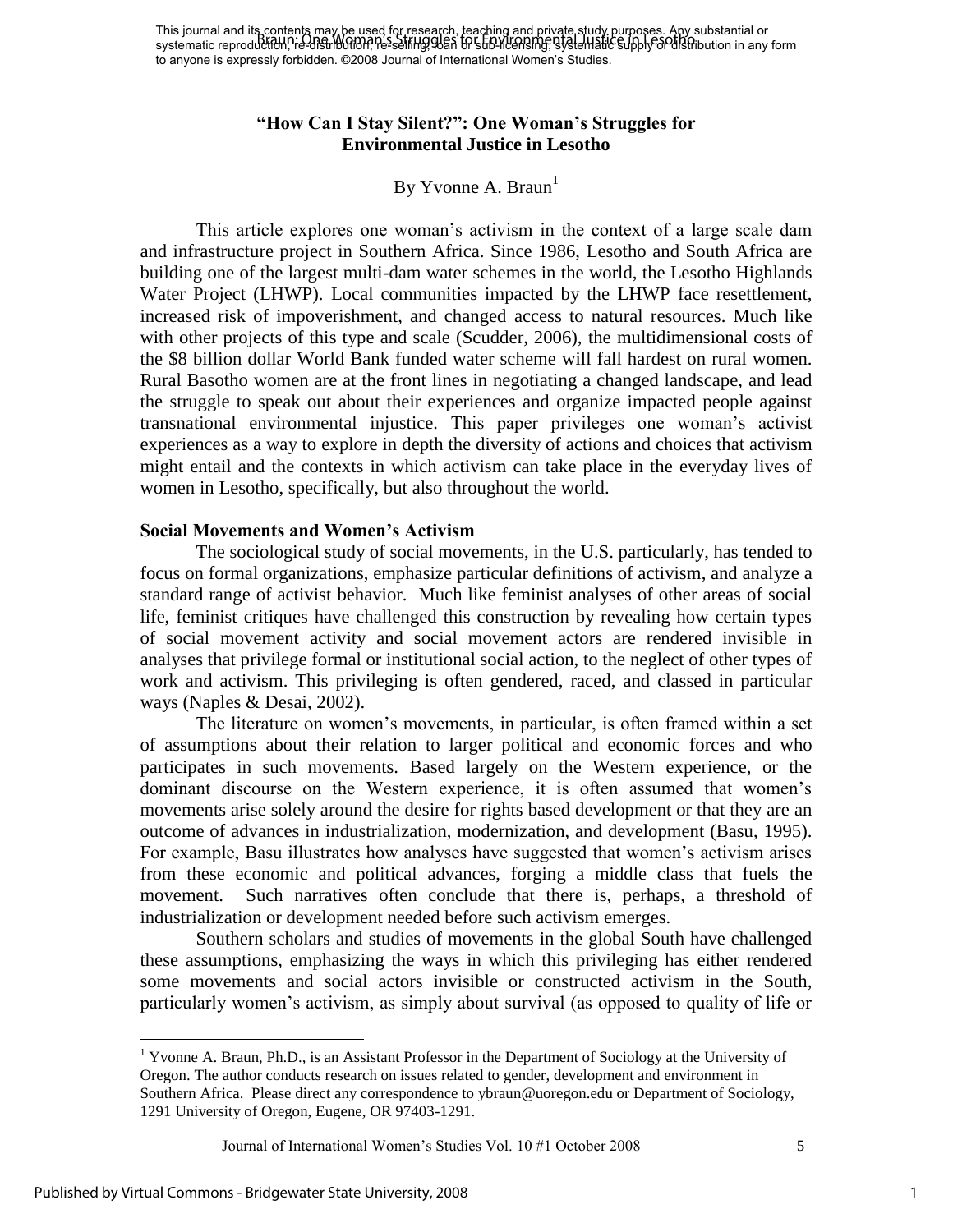rights based) (Visvanathan, Duggan, Nisonoff, & Wiegersma, 1997). It is worth noting that while many movements and actors within movements are responding to social relations, forces, or policies that might indeed threaten their survival, the false dichotomy that women"s activism in developing areas is rooted in issues of basic needs (survival) (Sen & Grown, 1987) while women"s activism in more industrialized areas is rooted in strategic needs (rights) (Beneria, 2003), artificially reifies these hierarchical social relations and misses the ways in which all actors might be concerned with basic and strategic needs (Lind, 2005; Pala, 2005; Parpart, Rai, & Staudt, 2002).

Further, this privileging of certain types of activists and social activism – middle class actors in more industrialized societies – reproduces global and local hierarchies of what is considered "legitimate" activism and constrains our investigation and understanding of a broader range of social actors and social activist behavior. Melucci (1989) suggests that in looking beyond what might be considered formal or institutionalized arenas of activism we can find spaces where other social actors are doing activist work that might be rendered invisible in most social movement analysis.

If we engage Melucci"s call for a broader conceptualization of social movement activity and activism, and problematize the privileging of certain social actors and the need for a threshold of industrialization, we open our eyes to seeing a much more diverse array of activism, and to rendering visible the activist work of those marginalized from or on the margins of institutionalized social movement organizations (Basu, 1995; Naples & Desai, 2002). Even further, anti-globalization movements and activity throughout the world suggest a closer look might reveal the ways in which the social relations of the international political economic order generate the need for activism and possibly the conditions that make it possible (Reitan, 2007).

Within these social relations, Nnaemeka and Ezeilo argue that women in less industrialized countries may experience two levels of violence: external violence resulting from the global inequities of the hierarchical world system, combined with internal conditions of violence against women (2005). Development policies, such as those associated with the LHWP, might "link the two directly in women"s lives" (Nnaemeka & Ezeilo, 2005: 9). In this sense, the presence of international development projects, not the presence of industrialization itself, and the violent impacts of international development policies may contribute to the conditions that give rise to women's activism.

As women in Lesotho negotiate the impacts of the LHWP in their lives, they experience the intrusion and privileging of the transnational and local interests that organize and finance such projects as the LHWP. As some women lose their land and homes in this process, many more also experience a changed landscape that includes the loss of access to significant natural resources such as land, water, and plants. In this paper, I privilege the experiences of one woman, Refiloe Kolisang, $\lambda^2$  with the LHWP to reveal the social relations of transnational environmental injustice and the ways in which local relations are organized by these extra-local social forces and interests. This privileging allows a feminist analysis that centers one individual"s choices to strategically

Journal of International Women"s Studies Vol. 10 #1 October 2008 6

 $\overline{a}$ 

2

 $2^2$  Refiloe Kolisang is a pseudonym. Although part of Refiloe's activism is documented in public settings and now in a public position, I have chosen to use a pseudonym in this context. I have discussed a small part of Refiloe"s story in another publication using a different name. Refiloe is roughly pronounced ra-FEEL-way.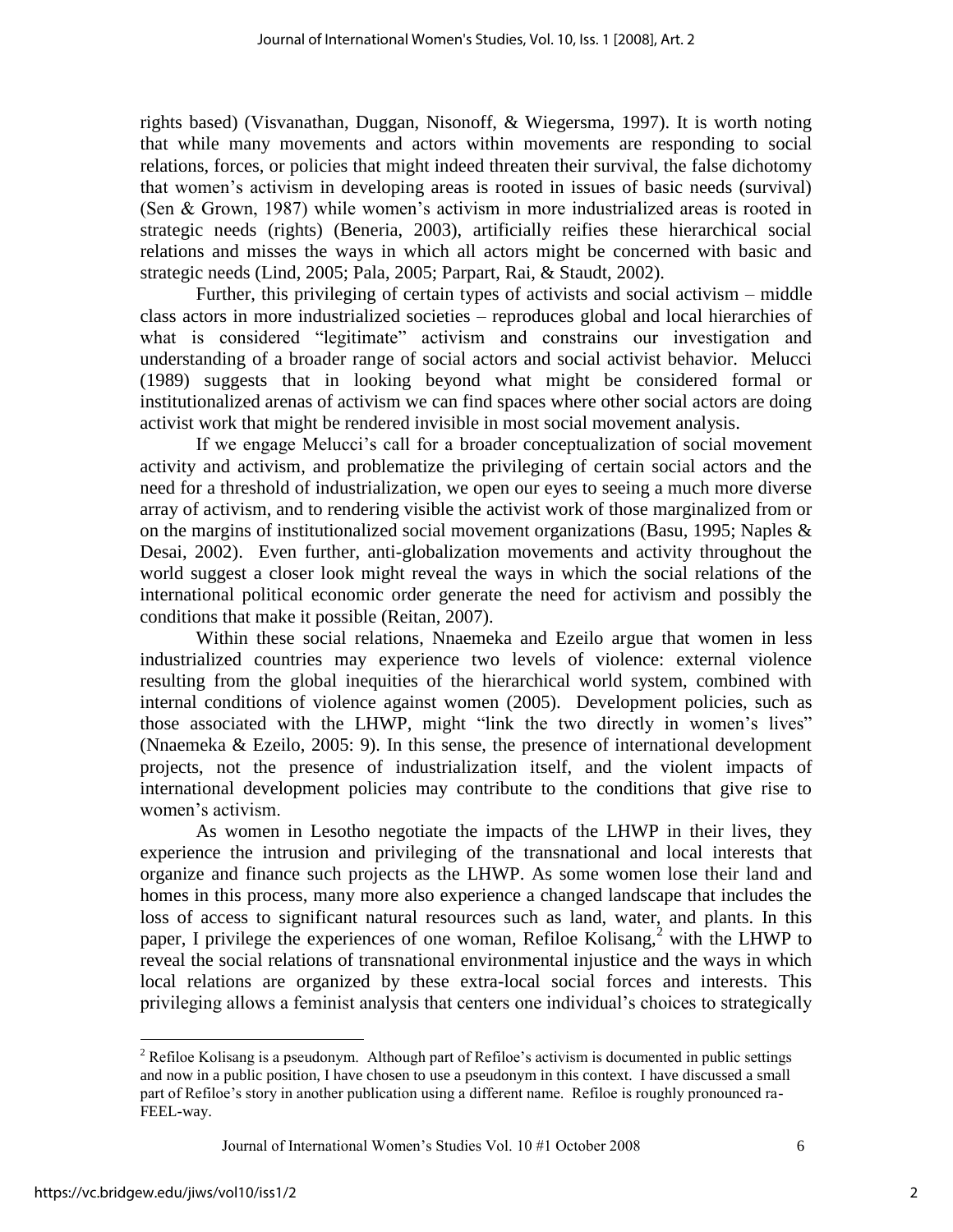challenge this organization of social relations in multiple and creative ways. Her activism spans a range of institutional and extra-institutional means, revealing the limits of only institutional analyses, and presents a powerful representation of women's agency on behalf of both basic and strategic needs in the context of transnational environmental injustice.

The rest of this article is organized to provide some background context on both Lesotho and the LHWP, followed by a discussion of my methods. The remainder is dedicated to voicing my narrative of Refiloe's activism in the context of the LHWP, followed by brief conclusions.

## **Lesotho**

The majority of the two million people in the landlocked, mountainous Kingdom of Lesotho overwhelmingly live in rural areas (84-86 percent) (Hassan, 2002; Tshabalala & Turner, 1989). Households in these rural highland areas utilize a variety of strategies for income and survival, and these are part of a gendered village economy in rural Lesotho (Ferguson, 1990; Gordon, 1981; Hassan, 2002; Murray, 1981). Women are usually the farmers, in charge of selling and marketing, as well as carrying water and collecting fuelwood, and possibly raising poultry and small animals. Men are involved in some aspects of farming, raising livestock, and wage labor, including, at least historically, oscillating migration to the mines in South Africa.



Figure 1. Map of Southern Africa. *Source*: Christian Aid (2005).

As a traditionally patrilineal and patrilocal society, households and inheritance are organized around the lineage of men. Households tend to be extended family compounds, with an increasing number of nuclear family households, especially in urban areas, in part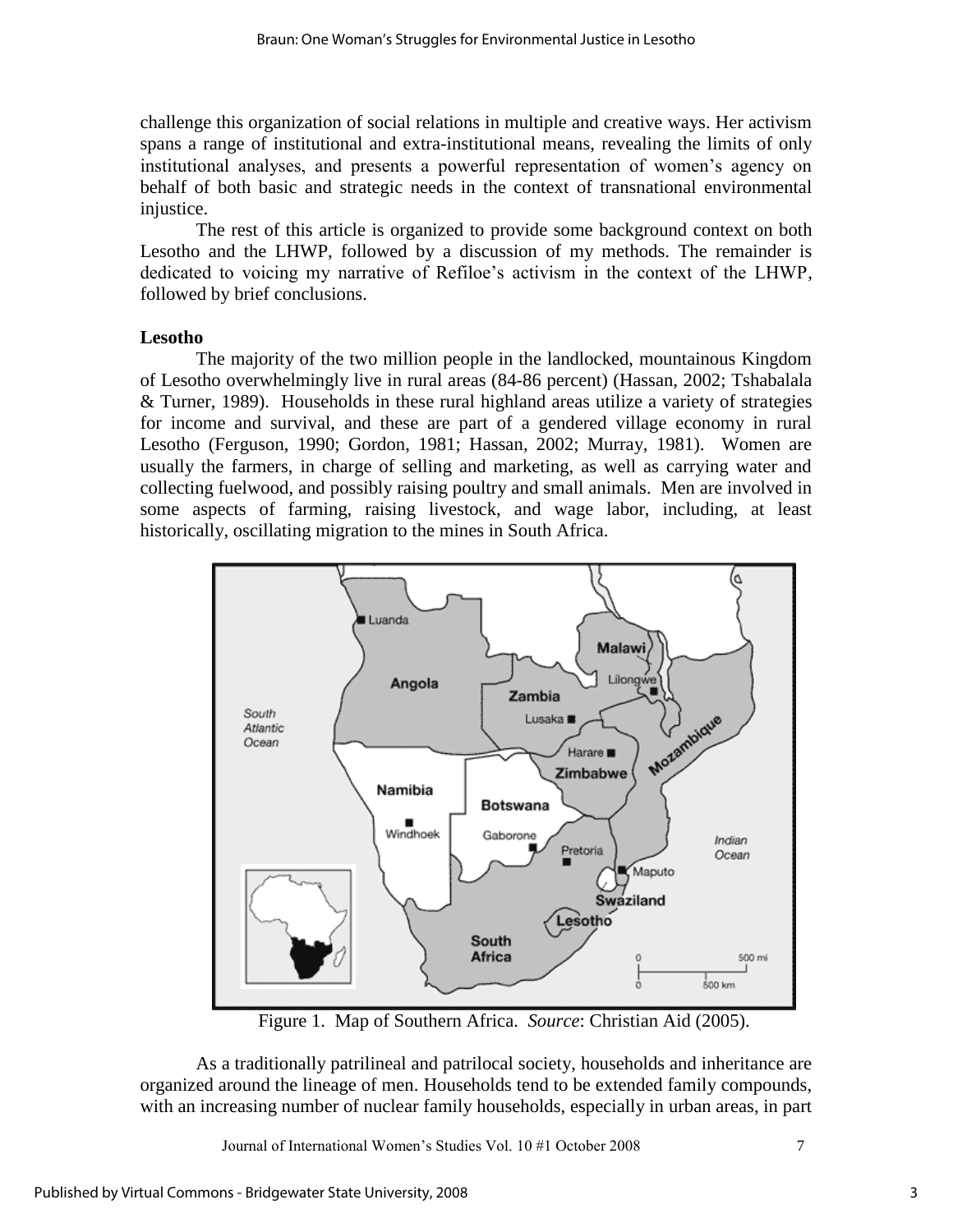due to the shortage of good arable fields and employment opportunities. Despite rising entrenchment, many men from poorer, rural areas remain migrant workers in South Africa (roughly 13-20 percent, and providing 17 percent of GNP) or elsewhere in Lesotho (Hassan, 2002; Tshabalala & Turner, 1989), often making women de facto heads of household. Women in this respect have relative amounts of autonomy within the household, especially if the male head is away (Gordon, 1981).

Money is a domain of contestation within the household in Lesotho, and the struggle to gain access to resources is a dynamic, ongoing process (Epprecht, 2000; Ferguson, 1990; Gordon, 1981; Letuka, Matashane, & Morolong, 1997; Murray, 1981). Women are less likely to have direct access to cash, yet they are responsible for care of the family. Women need to, literally, get their hands on men"s money to fulfill their responsibilities of maintaining the household. There are multiple strategies women use to get and keep money within the household, including informal economic activities such as beer brewing, selling fruit, vegetables, bread or other foodstuffs, or taking lovers (*bonyatsi)* (Ferguson 1990).

#### **Gender**

Customary and legal policies in Lesotho mark women and girls as legal minors throughout their lives. Women of any age need men to access the full rights of adulthood in Lesotho – land ownership, bank accounts, LHWP compensation, and so on. Women"s legalized secondary status as designated in the Constitution of Lesotho contributes to a culture of violence, undermines the rights of women and girls in multiple ways (Letuka, 2002), and has significant impacts on their education, career, income, health, nutrition, sexual and reproductive rights, and safety from violence, and serves to legitimate other customary relations of gender discrimination (Letuka et al., 1997; Matela-Gwintsa, 2002; UNICEF, 1994, 2003). Women in Lesotho receive little support from the state, and this inequality is reproduced in the not-so-gender-neutral policies of the LHWP development authority.

At the time of this study, women"s rights were diminishing, as development policies of the LHWP reinforced rather than challenged gender inequalities. For example, in another article (Braun, 2007), I argue that the compensation, rural development, and credit policies of the LHWP served to intensify patriarchal patterns of gendered relations and access to resources. As households lost their homes, agricultural fields, grazing lands, and other resources to the construction of the LHWP, policies were implemented in such a way that men were designated to receive the compensation for these losses (money, food, or fodder), and women did not have access to it except through a husband, father, or, in some cases, the chief. This happened despite the fact that most women were the primary farmers and feeders of their families, and that they might have had primary decision-making responsibilities regarding these household resources for many years prior. This reinforcement of patriarchal power can be understood as the state"s retooling of local hegemonic masculinity (Connell, 1993, 2002), in that it occurs at a time when masculinity is in crisis in the rural areas of Lesotho. Basotho men were increasingly being retrenched from the mines without replacement employment, and the LHWP was appropriating agricultural and grazing lands that were integral pieces of the means of production for many rural households.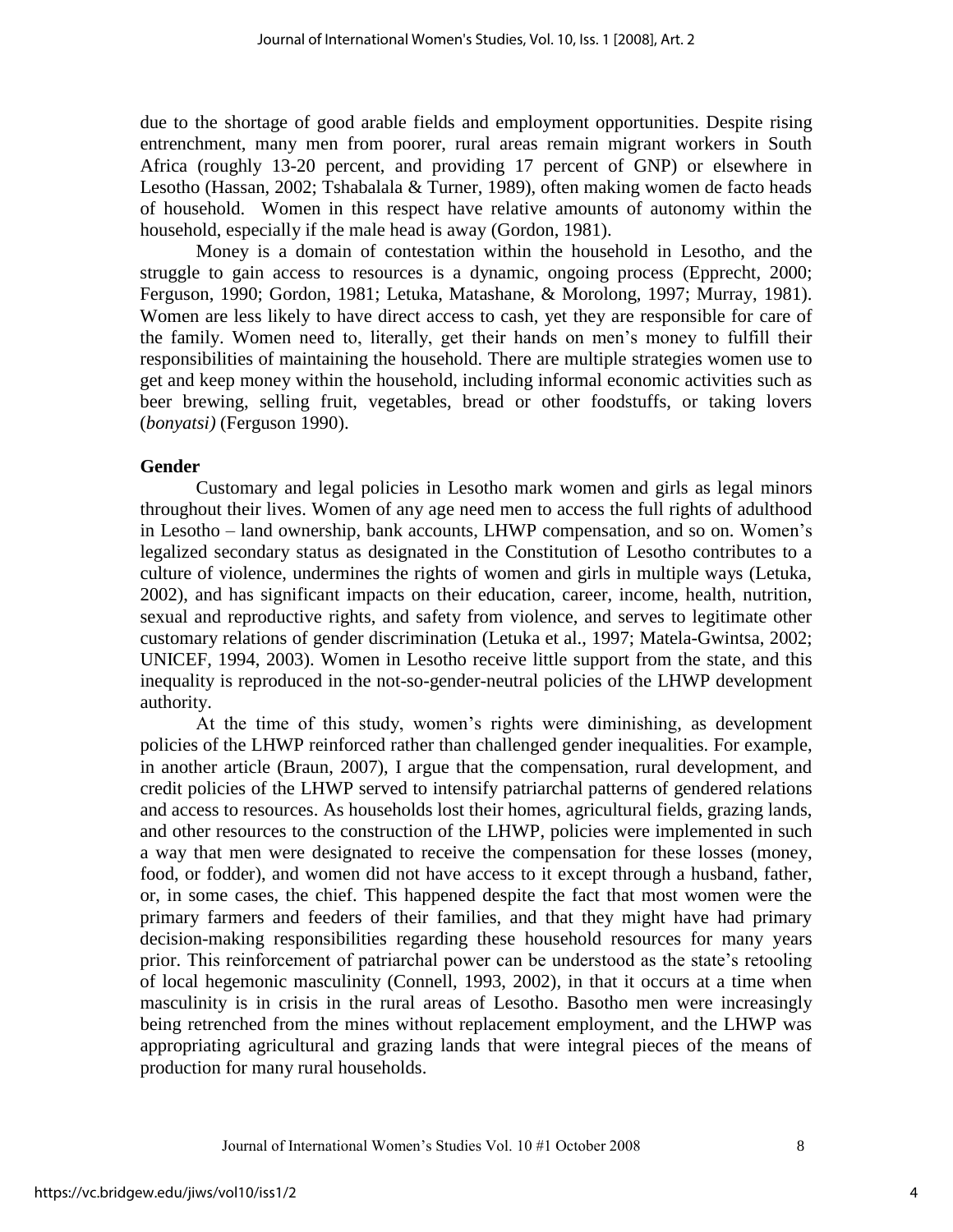#### **Lesotho Highlands Water Project**

The Lesotho Highlands Water Project (LHWP) is a multi-dam infrastructure and development project between the governments of Lesotho and South Africa. Based on a treaty signed in 1986, the \$8 billion project is funded in part by the World Bank, the African Development Bank, the European Community, and several European funding agencies, and implemented by the parastatal Lesotho Highlands Development Authority (LHDA) in Lesotho. The water delivery scheme will eventually include five dams linked to cross-national tunnels constructed in four phases over a period of 30 years (1987- 2017). The data for this article draws from the first phase of the LHWP (Phase 1A and 1B) which includes only the first three dam areas, Katse, "Muela, and Mohale. The first objective of the LHWP is to sell and deliver water from rural Lesotho to the industrial region of South Africa.

Water is an abundant resource in the rural mountain areas of Lesotho and, lacking other natural resources, the government of Lesotho enacted a development strategy of extracting and selling water from the rural highlands to South Africa to generate national level revenues.<sup>3</sup> The creation of the dams and the tunneling infrastructure has, ironically, changed many local people"s access to water as once crossable rivers were transformed into massive reservoirs and some natural springs changed course or dried up as a result of the riverine changes (Braun, 2005). Royalties received from the sale of the water thus far have largely gone to paying back the debt on the LHWP and towards urban development; whether they will ever "trickle down" to the rural highlands is yet to be seen.

The second objective of the LHWP is to create a hydroelectric power station at 'Muela allowing Lesotho to create electricity domestically.<sup>4</sup> It is important to note a third documented obligation of the project is to not worsen the current standards of living of people impacted by the LHWP (Lesotho Highlands Development Authority (LHDA), 1986). It is worth emphasizing that the wording here obligates development authorities "to not worsen the current standards of living," as opposed to instituting an obligation to improve the living standards of those the project directly impacts.

Choosing large dams as development involves significant social and environmental impacts, including displacement, social disarticulation, and loss of means of production for those directly impacted. As noted by the report of the World Commission on Dams (2000), the consequences of dam-development projects have been increasingly criticized for the devastating costs, in contrast to the minimal beneficial results, absorbed locally by those directly affected. Generally, these losses and impacts disproportionately burden the rural poor (Scudder, 1997, 2006), and create especially intense pressures on women (Braun, 2005). For example, collective resources such as wild vegetables and herbal medicines that grew in river basin valleys were some of the losses that many households reported losing without receiving compensation from the development authority. These collective goods were important resources for poor households who relied on the wild vegetables and herbs for low-cost nutrition and

Journal of International Women"s Studies Vol. 10 #1 October 2008 9

 $\overline{a}$ 

 $3$  South Africa was anticipated to pay approximately \$55 million in royalties to Lesotho each year. Recent reports show that Lesotho has received closer to \$18 million in average annual revenues (Hassan, 2002; United Nations, 2003) due to reduced amounts of water than estimated.

<sup>&</sup>lt;sup>4</sup> The small number of households electrified prior to the LHWP imported electricity from South Africa.

Preliminary figures suggest that even after the operation of the "Muela hydropower station, the cost of setting up electricity has prohibited new consumers and the small proportion that had electricity prior to the LHWP continue to import it.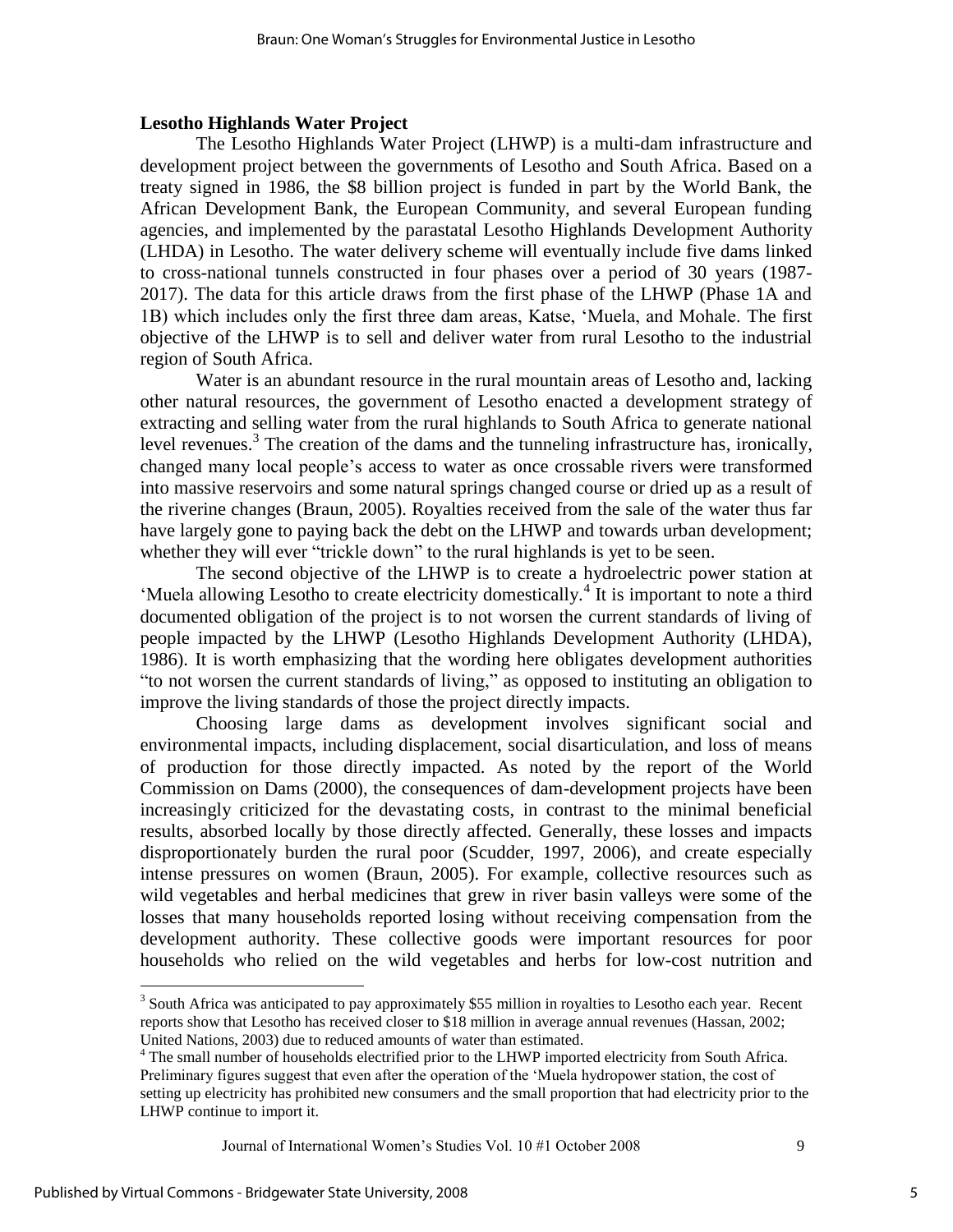medicine. As poor households absorb these losses, most could not afford to buy replacements and so it was women that were charged with walking further and spending significantly more labor time in pursuit of finding new sources of wild vegetables and herbs. When replacements and new sources were not available, women were often the first member of the household to go without these foods and medicines at a potentially high nutritional cost to themselves (Braun, 2005).

The highlands areas chosen for construction contain some of the most remote and poorest communities within Lesotho, with some of the highest rates of unemployment and destitution (Sechaba Consultants, 1994; Tshabalala & Turner, 1989). At the beginning of the LHWP, 60 percent of households in both areas of Katse and "Muela fell below the average income for each area and are considered "very poor" ((POE), 1991:25; Tshabalala & Turner, 1989:9). An extensive geographical area is impacted by the LHWP and created material losses arising from the construction of the dams themselves; the vast infrastructure for the dam and tunnel system through Lesotho to South Africa; the construction of roads through mountains; and the construction of employee "camps" due to the duration of LHWP (Braun, 2005). At Katse dam, the latter also generated significant social impacts as prostitution and sex work flourished around the employee village which housed mostly foreign, white men on relatively privileged contracts with the development authority. Beyond the physical and health risks of such income strategies as prostitution, family and community members spoke widely of the social disruption and disarticulation brought about, at least in part, by the influx of relatively wealthy foreign men working for the LHDA (Braun, Forthcoming). Overall, approximately 20,500 residents in over 120 villages in the Phase 1A area were affected by the LHWP in a variety of these ways (Tshabalala & Turner, 1989).

#### **Methods**

This article draws from two periods of research and forms a small part of a much larger project on the social impacts of the LHWP. In this section, I detail both periods of fieldwork and provide an overview of this larger research from which this paper draws only indirectly. While I do not report on most of that data here, some of which has yet to be analyzed, my intention is to situate my work in Lesotho and its relation to the LHWP, provide the context for Refiloe"s narrative of environmental justice activism, and detail how the intersection of our two projects brought us together.

In 1997, I spent two months working with an indigenous non-governmental organization, the Highlands Church Action Group (HCAG), to conduct an exploratory investigation of the social impacts of the LHWP on local communities at all three dam sites. I conducted thirteen semi-structured, open-ended interviews (in English) with development officials and twenty-five semi-structured, open-ended interviews (in Sesotho, with English translation) with people directly impacted and living in the three dam project areas. After the equivalent of one year of language training in Sesotho in 1999, I returned to Lesotho in November 2000 through December 2001 to conduct primary multi-site ethnographic fieldwork. During this time, I worked as a Research Associate at the National University of Lesotho (NUL) and I lived and worked in all three areas of the LHWP impacted areas with households that were directly impacted by the dam project. The specific objectives of my research were to document the social impacts of the LHWP on communities directly affected at each of the three dam sites,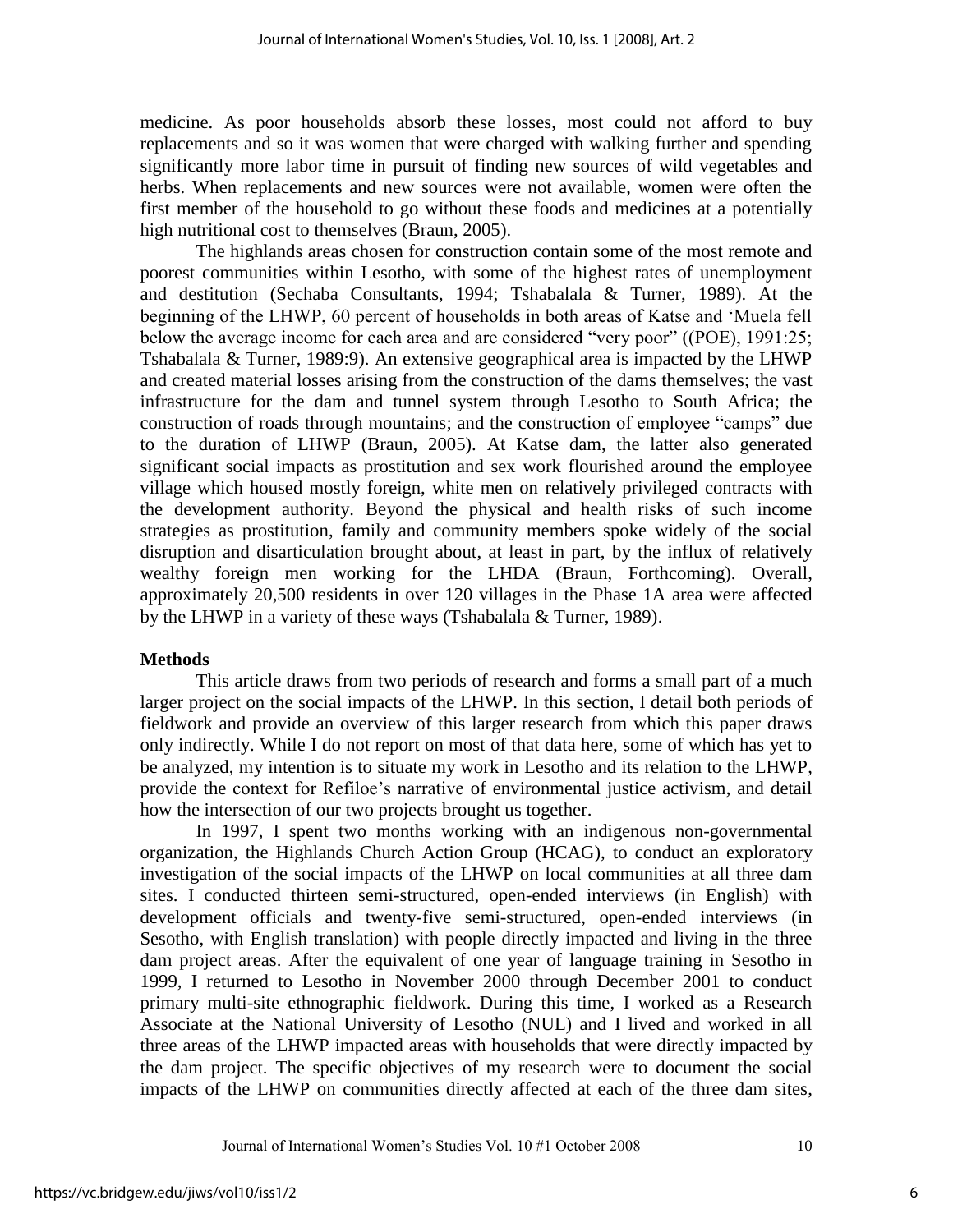with particular attention to the ways in which impacts might be gendered.

The core of my research design involved conducting two waves of surveys and semi-structured interviews with households in villages impacted by the LHWP.<sup>5</sup> For each site, surveys and interviews took place approximately five to six months after arriving, and again around nine or ten months after arrival (winter and summer, respectively). In the second wave, approximately fifteen percent of the households from the first wave were re-surveyed and re-interviewed with the new sample of households.<sup>6</sup>

Villages in my sample were chosen and stratified by dam site, categories of impact, and other socio-economic characteristics obtained from development authorities, consultants, and NGO workers. In my total sample there were ten villages in the Katse area, fourteen in the "Muela area, and seventeen villages in the Mohale area. Households within these villages were then chosen randomly. In order to carry out the scale of this research, I hired and trained six teams of research assistants and we surveyed and interviewed approximately 40 new households at each site in both waves for a total of 263 households.<sup>7</sup> Participants were given a small gift of money at the end of the survey and interview, in addition to their photograph being taken and delivered to them at a later time. A slight majority of my respondents were women.

For each site, surveys and interviews took place once in winter and once in summer. Survey questions were focused on the household, community perceptions of and relationships with the environment, labor**,** resources, gender, inequality, and standard of living. These included a household census, including household resources (livestock, access to land, material possessions, etc.); an economic survey: wages, limited migration history, participation in the informal economy (beer brewing, etc.), education levels; natural resource questions; and surveys of the household division of labor by age and gender. The focus was on the relation of these to the LHWP in particular, and to recent social changes more generally. The survey data has not yet been analyzed.

The interviews were semi-structured allowing for open-ended responses on particular experiences with the LHWP, and ranged from 15 minutes to 1 hour and a half (beyond the survey). Respondents were asked about their experiences with the LHWP and how they perceived the impacts on themselves, their communities, and their nation

Journal of International Women"s Studies Vol. 10 #1 October 2008 11

 $\overline{a}$ 

<sup>&</sup>lt;sup>5</sup> This research design is a scaled-down variation of the Solomon-Four Group Design that retains some of the advantages (such as controlling for response bias, historicity) of the Solomon Four while minimally compromising validity and reliability (Bernard 1995; Campbell and Stanley 1963; Cook and Campbell 1979; Jorgensen 1994, 1995).

<sup>&</sup>lt;sup>6</sup> The logic of this method is to account for the response effect and testing biases, and for history (Bernard 1995; Campbell and Stanley 1963; Cook and Campbell 1979; Jorgensen 1994). In addition, it creates a way to avoid threats to validity that may arise as people become used to the questioning, being observed, or remember their answers, etc. It also builds in a way to control for history; by re-surveying a sample of the original sample again, as well as introducing a new sample, the general patterns of change since the intervention should emerge and negate any peculiar circumstances. This staggered group and time approach allows for the potential explication of how households and communities try to remain the same, begin to either adapt, or continue to struggle after the intervention.

<sup>&</sup>lt;sup>7</sup> Permission from the village chief was obtained prior to visiting any households in the sample. Once received, participants were approached at their homes, informed about the study and their rights, and their voluntary consent was sought. If they agreed to participate, respondents were then offered the option of retaining confidentiality through a system of identifiers. The participation rate was outstanding with very few people choosing not to participate and many respondents refusing confidentiality, expressing a desire to have their story documented.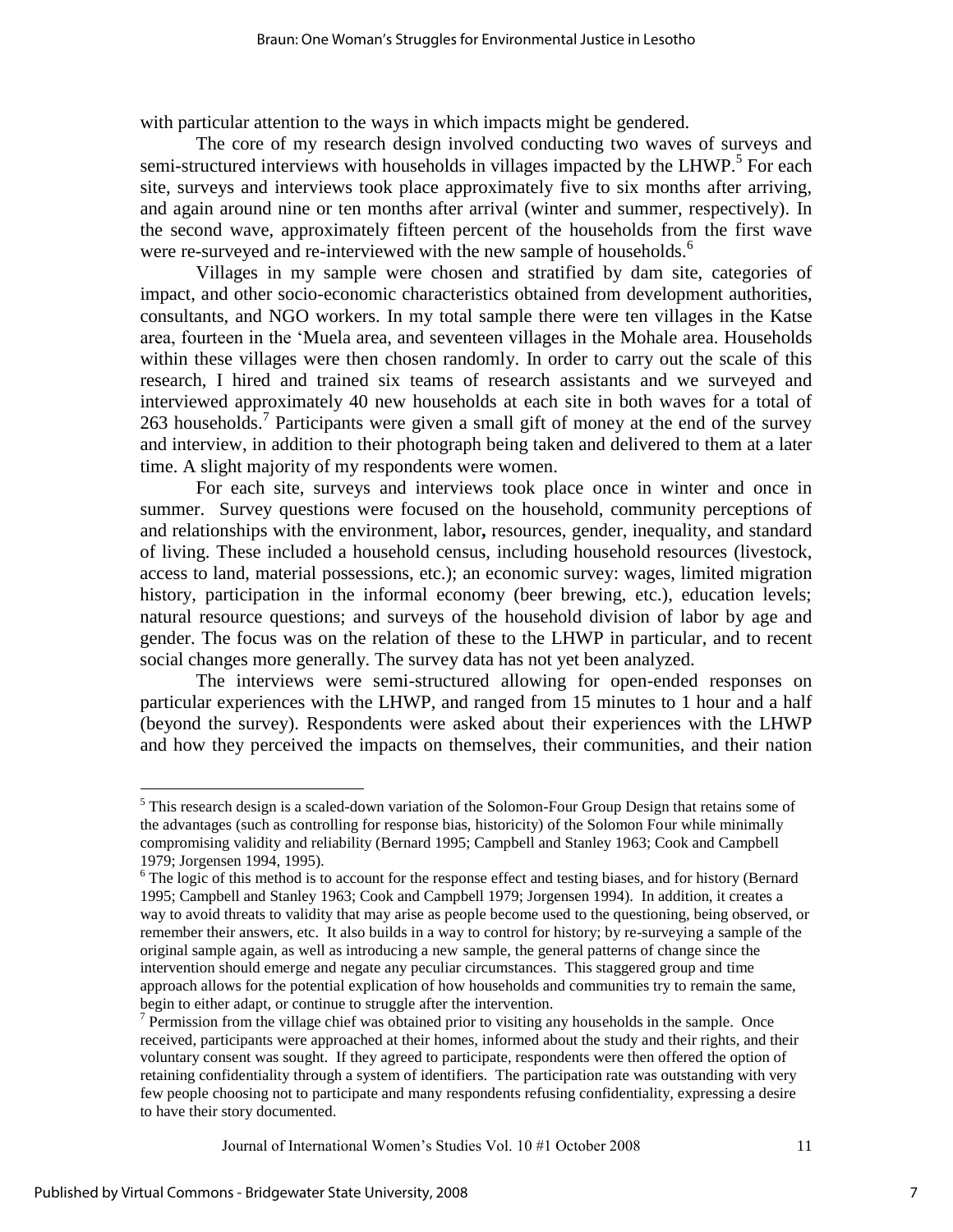more generally. Most interviews were conducted in the villages of the highlands of Lesotho, either by the research assistants or me. Other interviews were also conducted with resettlers who had moved to urban centers during the resettlement process. Interviews were conducted in both Sesotho and  $English^8$  and were recorded when possible, then transcribed and translated into English when needed. Steps were taken to check reliability in both translation and transcription, with multiple people translating and transcribing a portion of the interviews.

At the time of my fieldwork in 1997, the Katse portion of the project was mostly finished and "Muela dam was being built and eventually completed in 1999. Mohale Dam was also under construction during this time. During my second fieldwork period in 2000-2001, local people had endured the presence of this large infrastructure project and were possibly receiving compensation from the development authority for over ten years. Most participants were eager to discuss their experiences with the LHWP, although a few were skeptical about my relation to the project. Of these, some thought I might work for the LHDA or the World Bank and were fearful of being open. Others thought I might have more power to change conditions than I did. A frank discussion of my research project, the limits of my status, and casual conversation with my research assistants, me, and, at times, the chief of the village, seemed to put those with concerns at ease.

Most participants had ambivalent feelings about the project as a whole. While there were benefits that most people embraced, such as new roads, many respondents spoke feelingly about the intimate impacts that the LHWP had on their lives, detailing experiences of loss, fear, frustration, uncertainty, and, less often, satisfaction and happiness with the LHWP. They often reported specific grievances with the substance and execution of the policies of the project and its impacts on their lives. Many were also upset about the lack of jobs and the material losses of land, graves, homes, and resources, including their changed access to local water sources.

In addition to the above surveys and interviews, I also conducted interviews with development officials, NGO workers, and persons of particular interest, like community activists. For the purposes of this article, I focus my discussion on the series of interviews and meetings that I had with one woman, a community activist, Refiloe Kolisang, in Lesotho throughout 2001. My interviews and meetings with Refiloe occurred during my larger project described above and our conversations were certainly influenced by that work and Refiloe's ongoing activist work in regards to the LHWP. Refiloe's activism is inspired by direct experience as she was resettled due to the building of Mohale Dam; Refiloe's experiences with the LHWP are exemplary in some ways and unfortunately common in others. How Refiloe responds to her experiences and the actions that she takes to create a different experience for herself, her family, and community, reveal a courageousness of spirit and a strategic, pragmatic activist with a strong vision of social justice. I offer an extended analysis of Refiloe's narrative, as constructed by me from my multiple meetings with her, as a way of illuminating her and others' understanding of and challenges to the ruling relations (Smith, 2005) that permeate and organize the transnational politics of place and environmental injustice at the sites of such internationally financed dam-development projects as the LHWP.

 $\overline{a}$ 

 $8$  Due to my limited language training, I always conducted interviews in Sesotho with a translator present.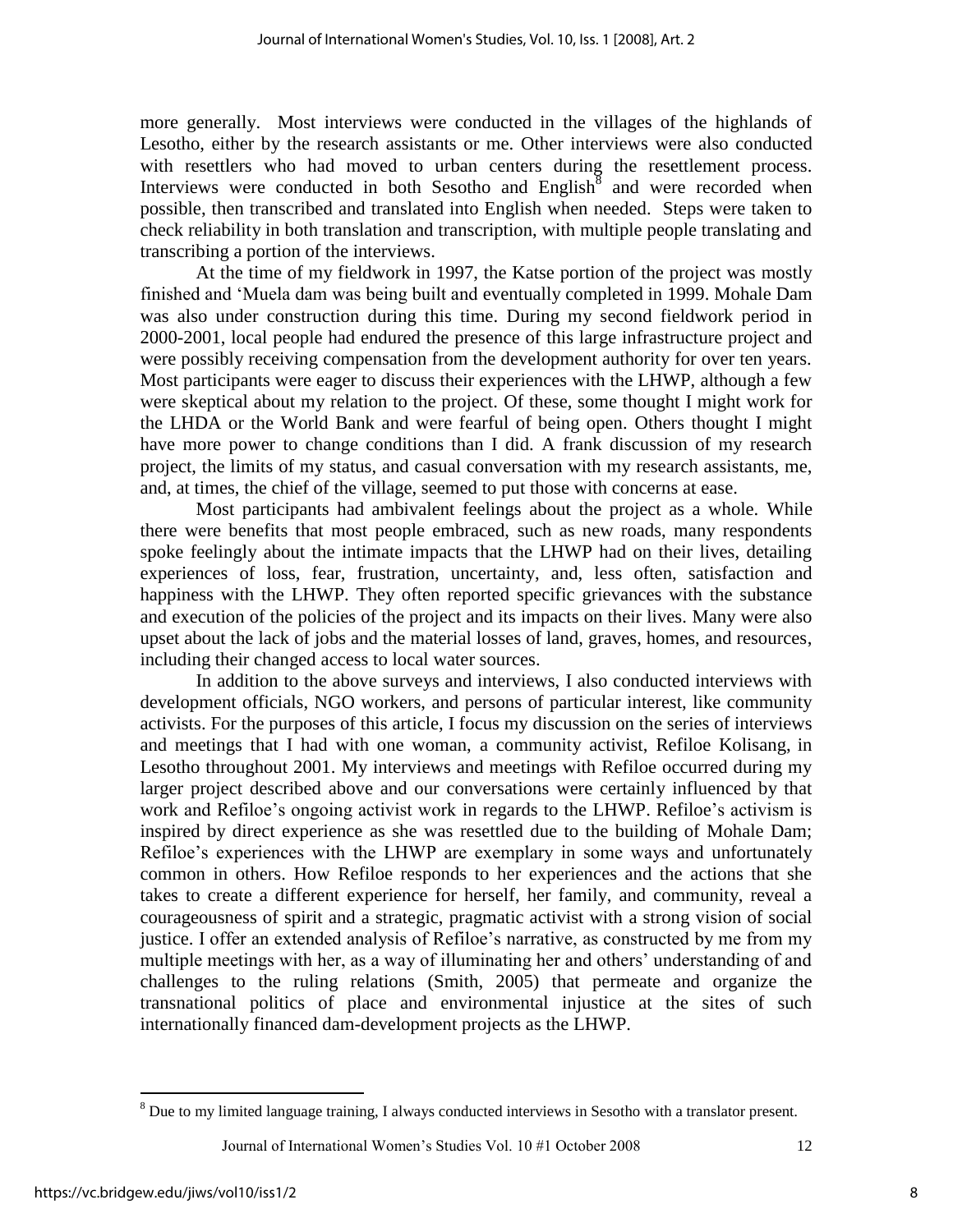#### **From Margin to Center: Confronting Power**

Refiloe and I first met at a conference in the capital, Maseru. This meeting was part of the World Commission on Dams "publicity" tour – one of many stops where a WCD representative meets to discuss the recent report with stakeholders in dam project regions. Attendees included some of the top executives of the LHDA along with representatives from local NGO"s involved in the LHWP. A few expatriate development workers and scholars, such as me, filled the remaining chairs in the compact hotel conference room. Just before the start of the meeting, I moved my way towards the faces I recognized among the NGO workers and sat next to a friend, a fieldworker for the Highlands Church Action Group (HCAG), on my left and a woman I would come to know as Refiloe on my right. Differences in dress and appearance marked Refiloe as not one of the professionalized development elite, scholars, and NGO workers; she sat quietly, her head slightly lowered, hands clasped in her lap in front of her, occasionally speaking softly to another fieldworker in Sesotho or smiling gently to those around the room who caught her eye. In comparison, others in the room moved authoritatively, even loudly at times, to their seats or to get water, to joke with someone across the room or to assert their demands for introductions or answers to a question. And yet, in this packed conference room full of development professionals of various types, Refiloe"s expertise and knowledge of the effects of dams and what development means in the LHWP context was much greater and more precise than all of us who sat around her armed with our glossy brochures, international reports, and statistics.

Refiloe was there that day to speak from her experience as a person in a household who was resettled as a result of the LHWP. Refiloe was displaced in March 1998 from her home in the village of Molikaliko, which was to eventually be submerged by the reservoir of the Mohale Dam. Most of her family was moved to Ha Matala, a periurban area outside Maseru. Her father remained in the "unaffected" part of Molikaliko, too old and tired to make the move. Refiloe brought her four siblings, their children, and the daughter of her sister"s husband with her to Ha Matala and, at age 32, lived as the head of the household for her extended family.

I soon learned that this was not the first time Refiloe courageously spoke out about her experiences with the LHWP. Two years prior, Refiloe was sponsored by local and international NGO"s to travel to Cape Town, South Africa – for the first time in her life – to speak at the Southern African Hearings for Communities Affected by Large Dams. These hearings were designed and facilitated by three NGO"s (Environmental Monitoring Group (EMG), International Rivers Network (IRN), and Group for Environmental Monitoring (GEM) to create a space where impacted communities would be able to share their experiences with representatives from the World Commission on Dams (WCD) (EMG, 1999). At these hearings, Refiloe stood up as a representative of all the resettled and impacted people of the LHWP and spoke about her experience of being resettled which was then written down, translated, and prepared for submission to the WCD. This is Refiloe"s statement, unabridged and unedited, as she spoke it in 1999:

Here is our position before the Lesotho Highlands Water project came. We were living in peace and harmony. Our life was a simple undisturbed life. Our mode of transport was ourselves – we were traveling on foot, also using donkeys and horses to go to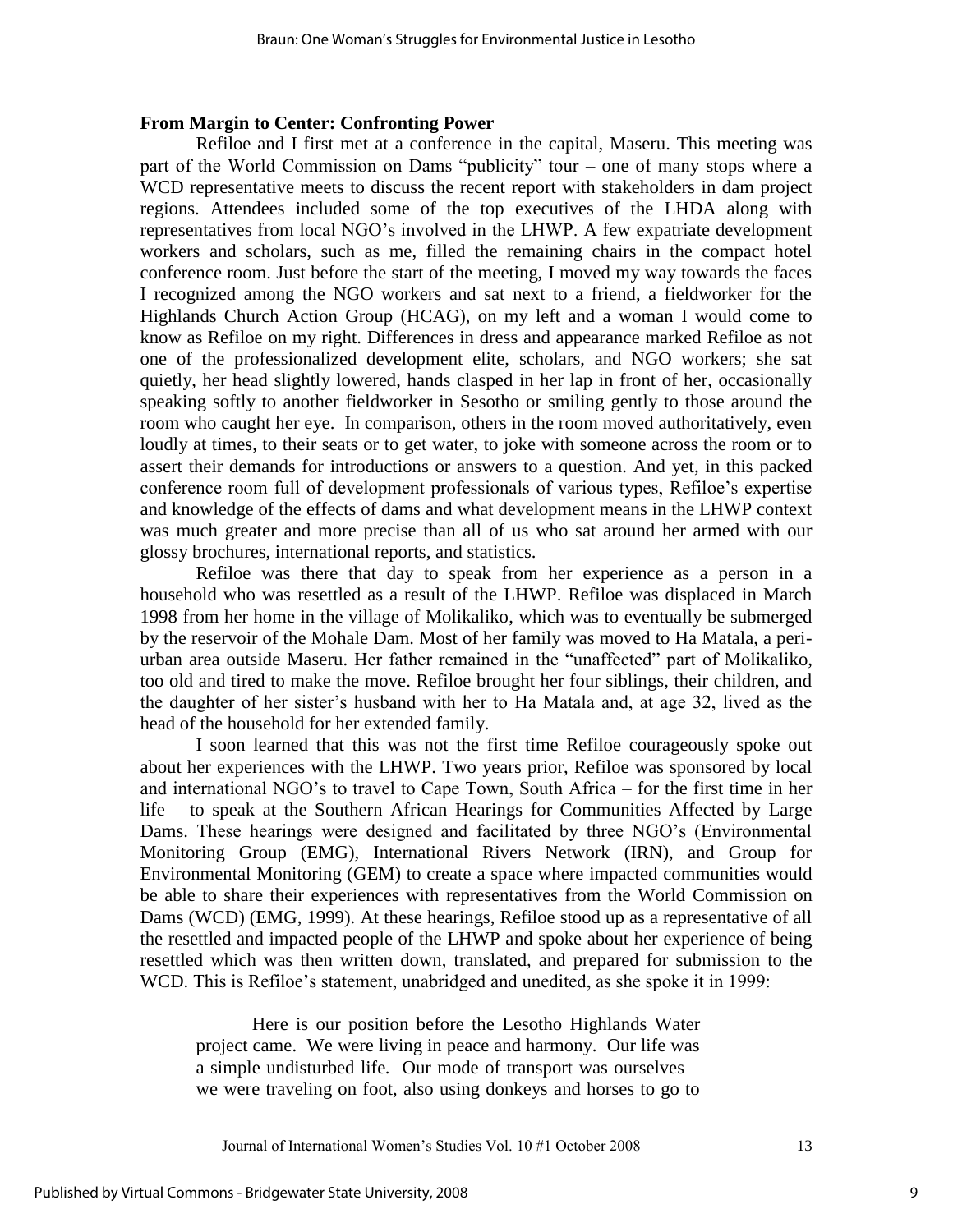the clinics and the shops.

We were planting maize, wheat and everything that sustains our lives, including marijuana. We know this substance is illegal, but it enables us to send our children to school, in other words we were planting money, literally. We were watering these plants with water which is found in abundance at our places. And then the project came. When the project came we were told we were going to be affected, therefore it was time that we decided which places we wanted to go to. They asked us questions trying to find out how we felt and what we wanted. We were told that resettlement was compulsory. Our concern was how we were going to live in new places.

One important thing we were told was that our lives would improves (sic), at least it would not be lower that the lives we lived in our original places. We were promised that we would get the services of doctors and that we would get full compensation for all assets that would be lost due to dam construction.

Our property affected is the following: trees, houses, huge fields, gardens, pastures, medicinal plants, and other natural resources.

Property which has been compensated already is the following: houses, fields and some people received their garden compensation while others have not. The people are not satisfied with the compensation they are getting because it is below what was initially promised. Our lives are seriously affected by compensation which comes once a year because when it arrives, it finds us already suffering. Compensation package is too small to sustain our lives. It comes when we are already in debt, not having money to buy paraffin and candles to light our houses.

Our lives in the new location leave a lot to be desired: our lives are deteriorating day by day. We are not accepted by the host community at Matala. They have, on a number of times expelled us from using the community graveyard in this place. Sometimes we are forced to squeeze our dead in habitable places, which is not a good thing to do.

I was personally involved because my grandmother died and there was no place to rest her body. We were finally helped by one chief adjacent to the village we were staying in. This year again I was hit by death when my own mother died on the  $4<sup>th</sup>$  April but we couldn"t find a place to bury her so we finally took it upon ourselves to bury the body of my mother in the place of residence. I'm sad to tell you...on the  $20<sup>th</sup>$  October, the project authorities came to tell us we have to exhume the body of my mother. This is the saddest thing I've come across. They were all ready to exhume but my family refused. I'm not sure what is happening back home – I might find my mother is exhumed. We have to point out that we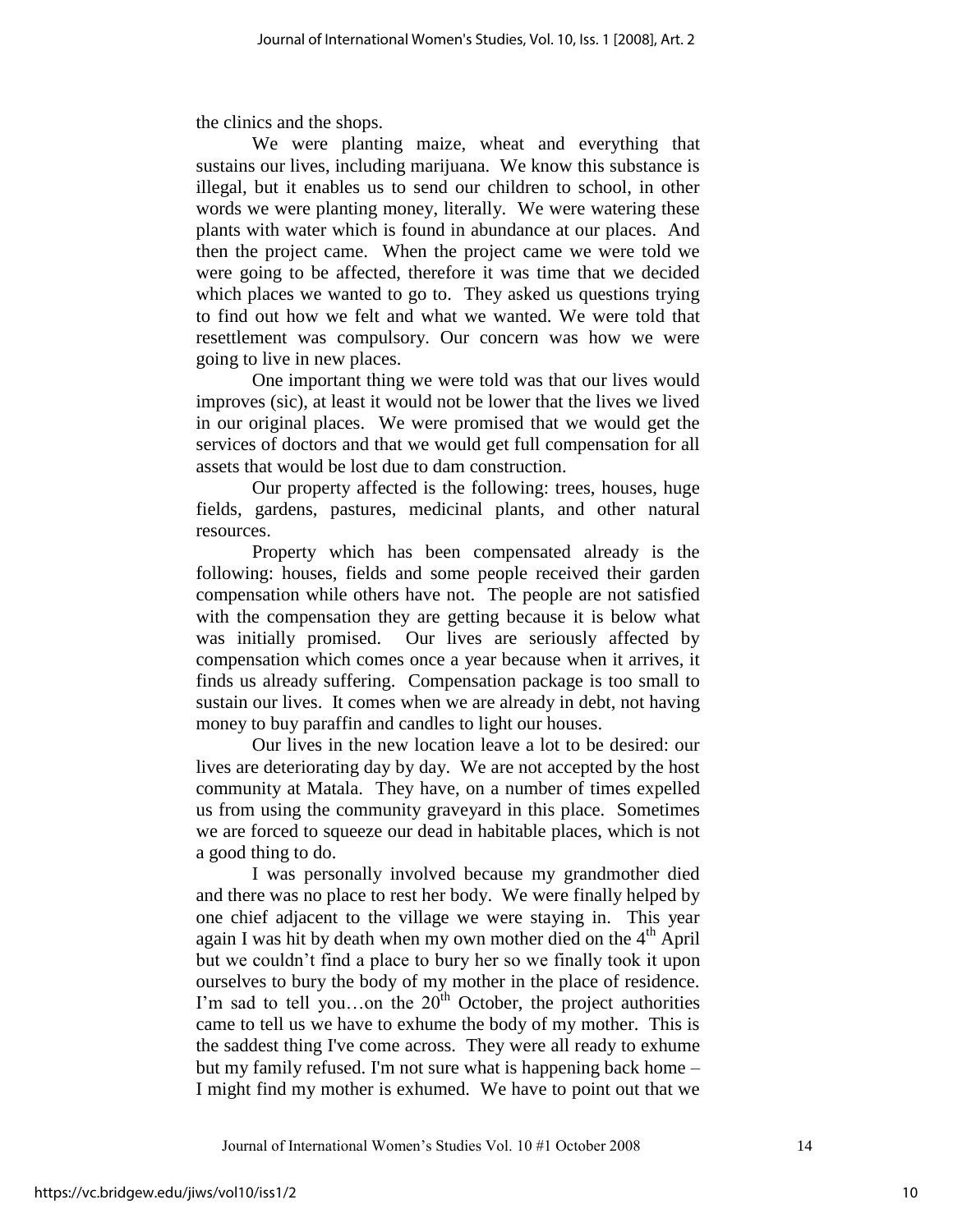don"t have good relations with the host community. The excuse that LHDA put across was that they were going to exhume because of the bad relationship between the resettlers and the hostees, but that site belonged to LHDA.

One thing I want to now pass on is the compensation - we were promised compensation for all the assets lost. Our lives are in danger and we have not been compensated. When compensation does finally come it is very late and only once a year. Some have received and some have not. Amongst the things that LHDA promised were the stoves to heat our houses but that has not happened yet. We were also promised to get water, there is one consultant working in the village but that water is not good to us. LHDA said we have to bear the cost of the water but is our feeling that we don't have money. We are asked to pay but we don't have money.

You see our lives deteriorating day by day - we are worse off. Now our life is sustained by friends and passers by. Our future is uncertain because we have not been trained on things that would sustain our lives once compensation comes to an end. The project had initially promised that we would be trained on self-reliant projects that would include income generating activities. Nothing is happening.

As the community of Matala we have asked that we be resettled again. So in conclusion, our lives have not got any better.

When I visited Refiloe's new home months later in June, I learned her mother had been exhumed and things were the same since 1999 and had also "gotten worse." Sighing deeply, she said she "can not feel [all the pain] anymore" because she could not "see each day" and go on if she did. To make some income, Refiloe was brewing beer and running a small, makeshift shebeen on her lot. Her sister had just found temporary work at the nearby jeans factory to also support their extended family. But even with these incremental economic achievements, Refiloe spoke of their collective situation as resettlers despairingly. Ha Matala was still embroiled in battles over resources, burial grounds, leadership, and rights forming a tense landscape where the politics of belonging were constantly under negotiation and demarcation.

The resettlers of Ha Matala have no chief; they have no place to bring their grievances and no one to represent them. When I conducted surveys and interviews in 2001, the resettlers of Ha Matala described their lives as ones of fear: fear for their security; fear for their health, and how they will eat and live; fear for their children and their education; and a fear for their ancestors and the generations to come. As Refiloe declares in her statement, and reaffirmed with me two years later, some believed their life was so difficult that they would even want to go through another resettlement rather than live as they were in Ha Matala.

Sitting in the living room of Refiloe"s "new" house, we talked more about her experiences with the LHWP, resettlement and speaking out. It was at that time that Refiloe handed me a copy of her statement that she gave at the Southern African hearings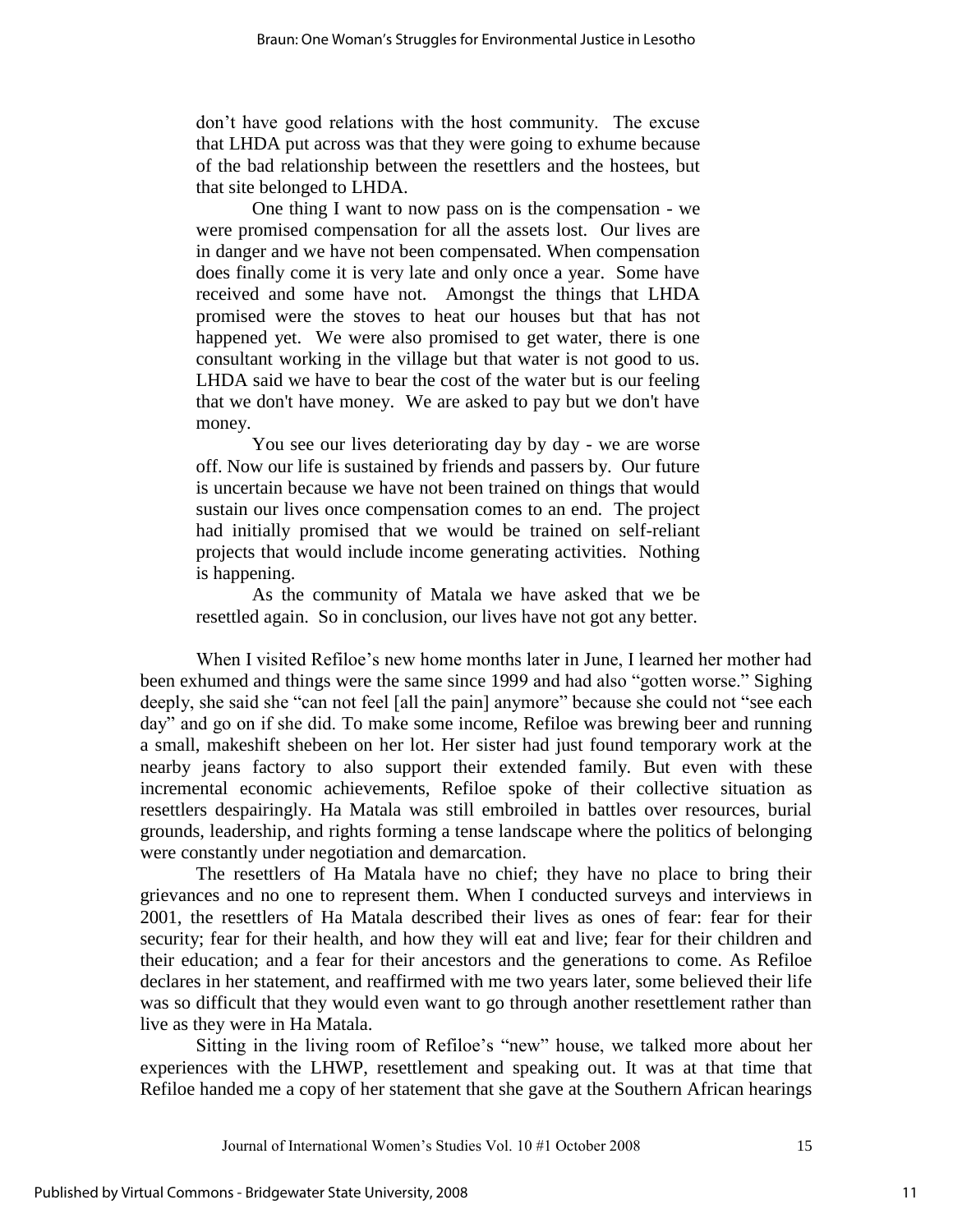in 1999. It was a typed statement of Refiloe"s words, originally spoken in Sesotho and here translated into English – a language that Refiloe does not understand but that others with power, with professional "expertise," or simply those outside the local context of the LHWP dam areas, privilege. A fieldworker from one of the local NGO"s that sponsored her travel to the hearings in 1999 had typed her statement and given her copies. She now took every opportunity to give copies to those she thought might listen or might have power. Even though Refiloe could not verify the accuracy of her own statement for herself, she told me confidently that these were, indeed, her words. I was struck by her declaration; in one quick moment, Refiloe had once again centered her experiences, and the experiences of her community, by challenging the marginalized and silenced position in which resettlers like her are placed in the discourse around the LHWP, in particular, and the impacts of dams, more generally. At the same time, her stated affirmation that these were "her words" as she handed me that typed statement was a striking acknowledgment that revealed her savvy understanding of the politics of language that undergirds the international political and economic interests that attempt to circumscribe her words, her voice, as outside the professional development discourse and, therefore, subjugated, illegitimate, and suspect.

As we talked at length about these social relations, I was conscious of my own location in this configuration. As a white American woman, as a graduate student choosing to conduct her dissertation fieldwork on the LHWP in Lesotho, I enjoyed much greater potential to access development executives than Refiloe, and others like her, did – despite her very real, if forced, relationship with the LHWP. Just like Refiloe understood the positions of much larger political and economic players in these relations of ruling (Smith, 2005), she also understood mine: she knew that, despite our shared age and her unmatched personal knowledge of the LHWP, I embodied some aspects of privilege, realized or not, that she could not challenge or achieve in the immediate moment. A pragmatic and dedicated activist, Refiloe capitalized on the opportunity to put her statement in my hands, and in the hands of others, for the potential that lay in our privileged locations vis a vis her own. Her experiences directly confronting these hierarchical relations of knowledge and power in her public statements at professional meetings and spaces had guided her to examine creative ways in which to challenge these in more private spaces.

In fact, an opportunity to confront professionalized power had come to the door of her home in the last year. As part of a routine visit to their project sites, representatives from the World Bank (WB) were brought by LHDA officials to the Ha Matala community. Their goal was to meet and interview resettlers and hosts in Ha Matala to hear about their experiences so they could send a report to their offices at headquarters. Word of some of the conflicts around resettlement had reached the Bank via the NGO's and possibly from the LHDA as well. The Bank representative did not speak Sesotho and Refiloe did not speak English; the bilingual LHDA representative was the interviewer and translator for the conversation. This arrangement also allowed the LHDA representative to control the flow of information to both parties, and the ways in which information was translated and interpreted. Refiloe described this "conversation" as one of manipulation: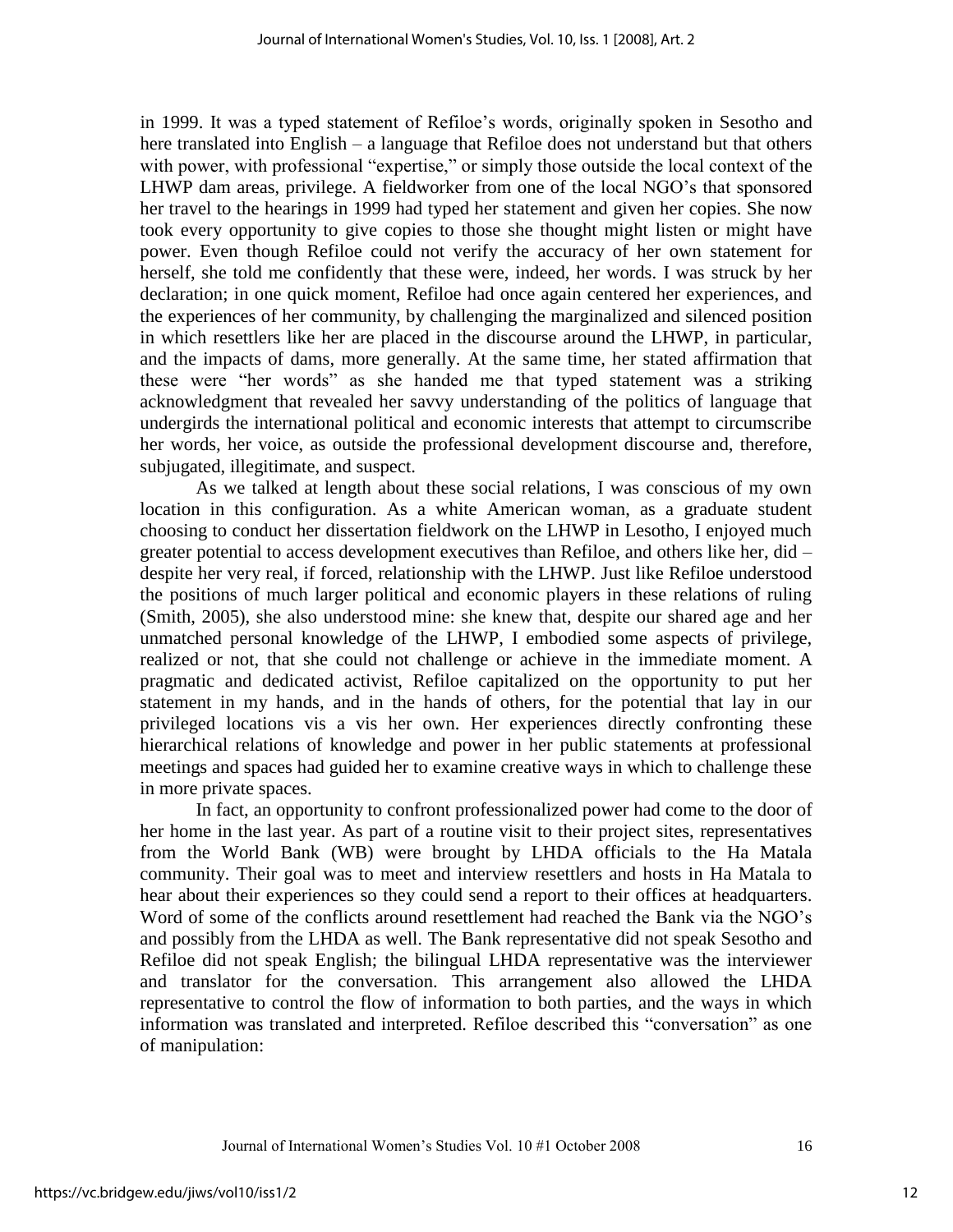When the World Bank members come here to hear if we are satisfied, they have to call LHDA because they are educated, so they would translate Sesotho to English and also English to Sesotho acting like linkmen between us and those white people [WB representatives]. But they always tell lies, sometimes they lie to those people saying that we said we are satisfied with everything.

 Interestingly, Refiloe and other resettlers are not the only ones manipulated by such arrangements. The World Bank representatives relying on the translation of LHDA workers are dependent on them for their information. However, given that Bank representatives have much greater resources at their disposal to ensure access to "genuine" first hand accounts, their seeming satisfaction with such arrangements suggests complicity with superficial investigations into the conditions of resettlement. The manipulation of Refiloe and other resettlers, in contrast, becomes possible because they lack the resources and power to challenge these social relations of development that privilege English as a gatekeeper to being a true partner in the conversation. When I asked Refiloe what she thought a solution to this might be, she suggested that for resettled people to really be able to contribute they needed to organize to "send some people to school just to learn English so that they can represent us at such meetings."

In lieu of taking the many years to learn another language, Refiloe"s typed statement in English, printed and ready to disseminate, was one way in which this courageous activist resisted her subjugation in these relations of ruling. She was acutely aware of being silenced by the LHDA translators in her meeting with the WB representatives, and has directly challenged the symbolic silencing that other impacted people, like herself, endure in this process of the LHWP. Indeed, within the transnational interests that design and implement this multi-billion dollar water scheme, local people impacted by the project are precisely positioned to be manipulated, their voices silenced and suspect especially when critical.

Refiloe's activism is not confined to caretaking or oriented only towards survival as much literature on women"s activism might suggest, but is part of a strategic navigation of a complex web of economic and political actors that span local and transnational interests as they intersect in her life as a resettled person. Her deep understanding of the politics of place (Harcourt  $& E<sub>s</sub>$  Escobar, 2005) is revealed through the work that she does to challenge the extra-local and elite interests that intimately penetrate her world and reorganize the resources she once called her own, and as she strives to use her limited access to certain more privileged social locations and arenas of power as best she can. She fights the battle for her family, for herself, for her community, for her ancestors and for the generations to come – in Refiloe"s words, she "cannot be silent and die unheard… while others speak for me, they eat my food and drink my water, they will never tell but how can I stay silent? No, the world must know, I must speak for myself." Since that period, Refiloe helped form and now leads a coalition of resettled people called the Survivors of Lesotho Dams (SOLD). With the help of the Maseru based Transformation Resource Centre (TRC) (TRC, 2007), Refiloe and SOLD have continued to work with local and transnational NGO"s to represent her family"s and community"s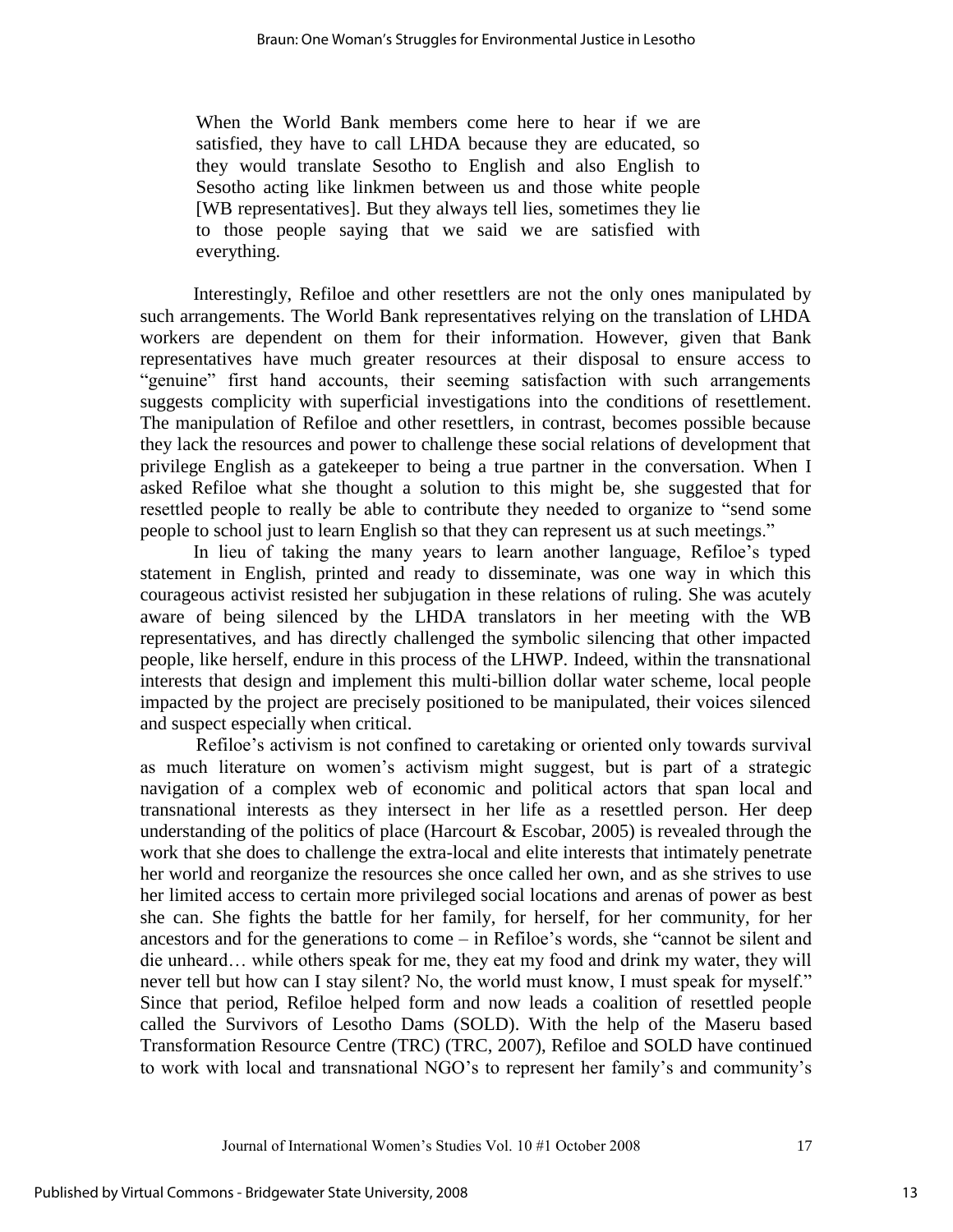interests, as well as those of all resettled people, to the local development authority and beyond (IRN), 2005).

#### **Conclusion**

Refiloe"s narrative of activism in the context of the LHWP bridges the institutional and extra-institutional. She navigates, often deftly, the layers of transnational development interests that organize the LHWP to directly impact her life and that directly incorporate her into these social relations of environmental injustice in the international political economic order. At times, Refiloe works very publicly, confronting power in professionalized spaces such as the World Commission on Dams conference and the Southern African hearings. At other times, Refiloe strategically sidesteps the politics of language embedded in this context by strategically disseminating her typed statement of dissatisfaction with the LHWP from the privacy of her home. At still other times, she is an active negotiator for building alliances, working directly with local and transnational non-governmental organizations to her advantage, and even actively organizing a coalition with other resettled people under the guidance of an established local NGO in Lesotho.

Refiloe's activism is inspired by the desire to protect her family – her father's interests as he continues to stay in Mohale, her family as they are resettled in Ha Matala, the nephews and nieces under her care, and, by extension, her community and other future resettlers that will endure the social impacts and trauma that she knows only too well. And yet, Refiloe's activism is not only about survival and caretaking; it is also about the right to determine one"s own future, the right to be active agents in our own lives, about social justice and the recognition of women"s and men"s experiences at the sites of environmental injustice. As she continues her activism, and inspires others to organize, she challenges the bureaucratic constraints that circumscribe households, communities, and future resettlers away from accessing certain financial and environmental resources and creates new possibilities for de-centering the dominant discourse about international development projects such as the LHWP.

#### **References**

- Basu, A. (Ed.). (1995). *The Challenge of Local Feminisms: Women's Movements in Global Perspective*. Boulder: Westview Press.
- Beneria, L. (2003). *Gender, Development, and Globalization: Economics as if All People Mattered*. New York: Routledge.
- Bernard, H. R. (1995). *Research Methods in Anthropology: Qualitative and Quantitative Approaches*. London: Altamira Press.
- Braun, Y.A. (Forthcoming). Gender, Development, and Sex Work in Lesotho. *Equal Opportunities International Journal*.
- Braun, Y. A. (2005). Selling the River: Gendered Experiences of Resource Extraction and Development in Lesotho. *Research in Rural Sociology and Development*  10:373-96.
- Braun, Y. A. (2006). Large Dams as Development: Restructuring Access to Natural Resources in Lesotho. In E. Kick & A. Jorgenson (Eds.), *Globalization and the Environment* (pp. 151-171): Brill Press.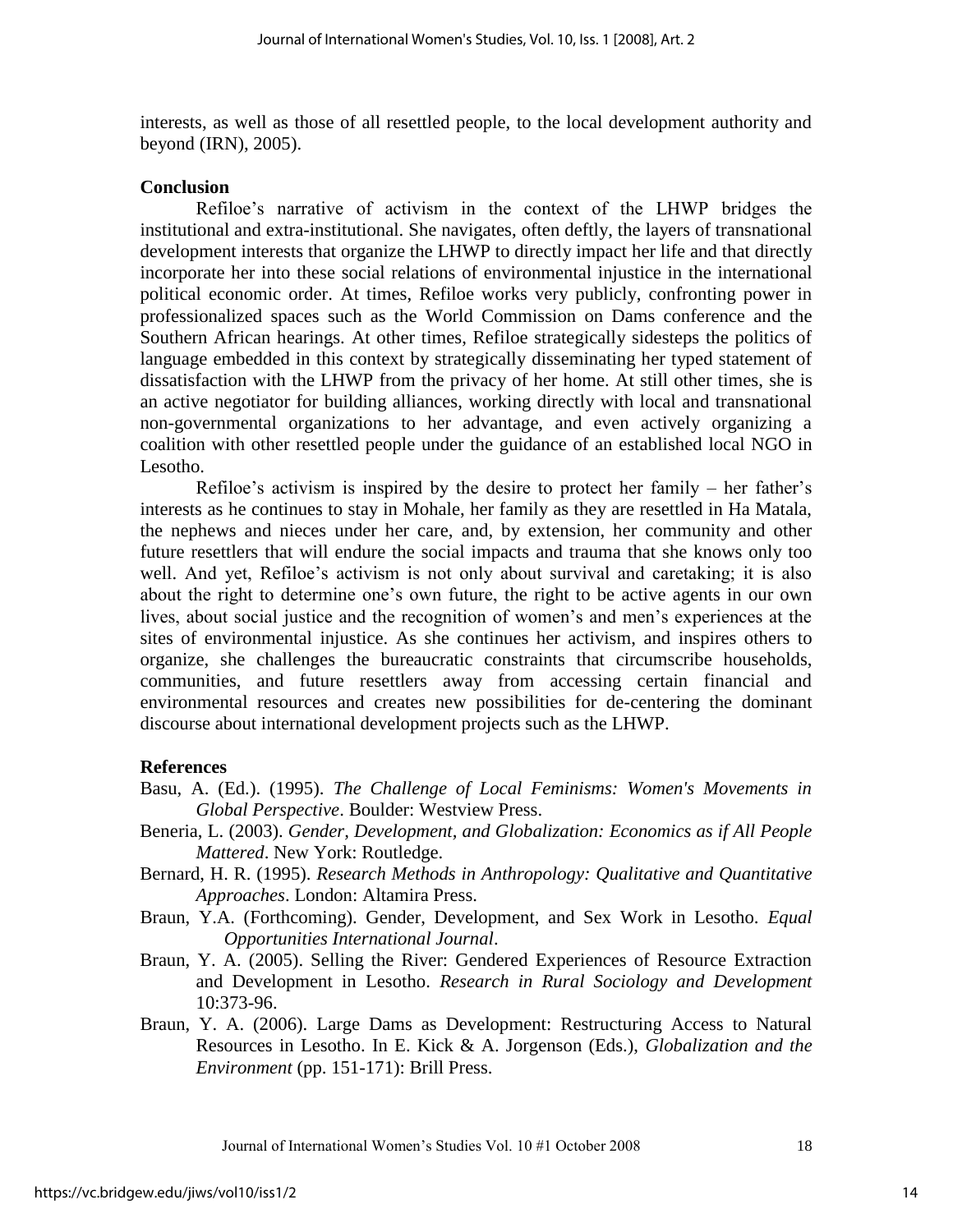- Braun, Y. A. (2007). *Implementing Development, Constructing Gender: Gendered Policies and Development in Rural Lesotho*. Unpublished manuscript.
- Campbell, D. T., and Stanley, J.C. (1963). *Experimental and Quasi-experimental Designs for Research*. Chicago: Rand McNally.
- Connell, R. W. (1993). The Big Picture: Masculinities in Recent World History. *Theory and Society, 22*, 597-623.
- Connell, R. W. (2002). Understanding Men: Gender Sociology and the New International Research on Masculinities. *Social Thought and Research, 24*(1/2), 13-31.
- Cook, T.D., and Campbell, D.T. (1979). *Quasi-Experimentation: Design & Analysis Issues for Field Settings*. Boston: Houghton-Mifflin.
- (EMG), E. M. G. (1999). *Water Southern African hearings for communities affected by large dams, Nov.1999*. Retrieved July 15, 2007, from http://www.emg.org.za/resources/water\_sa\_hearings\_dams.htm
- Epprecht, M. (2000). *'This Matter of Women is Getting Very Bad': Gender, Development and Politics in Colonial Lesotho*. Pietermaritzburg: University of Natal Press.
- Ferguson, J. (1990). *The Anti-Politics Machine: Development, Depoliticization, and Bureaucratic Power in Lesotho*. Minneapolis: Minnesota University Press.
- Gordon, E. (1981). An Analysis of the Impact of Labour Migration on the Lives of Women in Lesotho. In N. Nelson (Ed.), *African Women in the Development Process*. London: Cass.
- Harcourt, W., & Escobar, A. (Eds.). (2005). *Women and the Politics of Place*. Bloomfield,CT: Kumarian Press.
- Hassan, F. M. A. (2002). *Lesotho -- Development in a Challenging Environment: A Joint World Bank-African Development Bank Evaluation*. Washington D.C.: African Development Bank and World Bank.
- (IRN), I. R. N. (2005). *Lesotho: Protests Against New Dam Project*. Retrieved July 27, 2007, from http://quisana.antenna.nl/pipermail/source-weekly/2005/000108.html
- Jorgensen, J.G. (1994). *Social Indicators Study of Alaskan Coastal Villages. V. Research Methodology for the Exxon Valdez Spill Area, 1988-1992*. U.S. Department of the Interior, Minerals Management Service, Alaska OCS Region, Anchorage.
- Jorgensen, J.G. (1995). *Social Indicators Study of Alaskan Coastal Villages. VI. Analysis of the Exxon Valdez Spill Area, 1988-1992*. Social and Economics Study Program, Minerals Management Service, Alaska OCS Region, Anchorage.
- Lesotho Highlands Development Authority (LHDA). (1986). *LHDA Order of 1986* (No. v. XXXI, no. 54). Maseru, Lesotho: Lesotho Government Gazette Extraordinary.
- Letuka, P. (2002). *Violence Against Women: A Human Rights Issue*. Retrieved May 15, 2005, from http://www.wlsa.co.zw/articles/Violence%20Against%20Women%20and%20Hu

man%20Rights.doc

- Letuka, P., Matashane, K., & Morolong, B. L. (1997). *Beyond Inequalities: Women in Lesotho*. Maseru, Lesotho: Southern African Research and Documentation Centre.
- Lind, A. (2005). *Gendered Paradoxes: Women's Movements, State Restructuring, and Global Development in Ecuador*. University Park, PA: Pennsylvania State University Press.